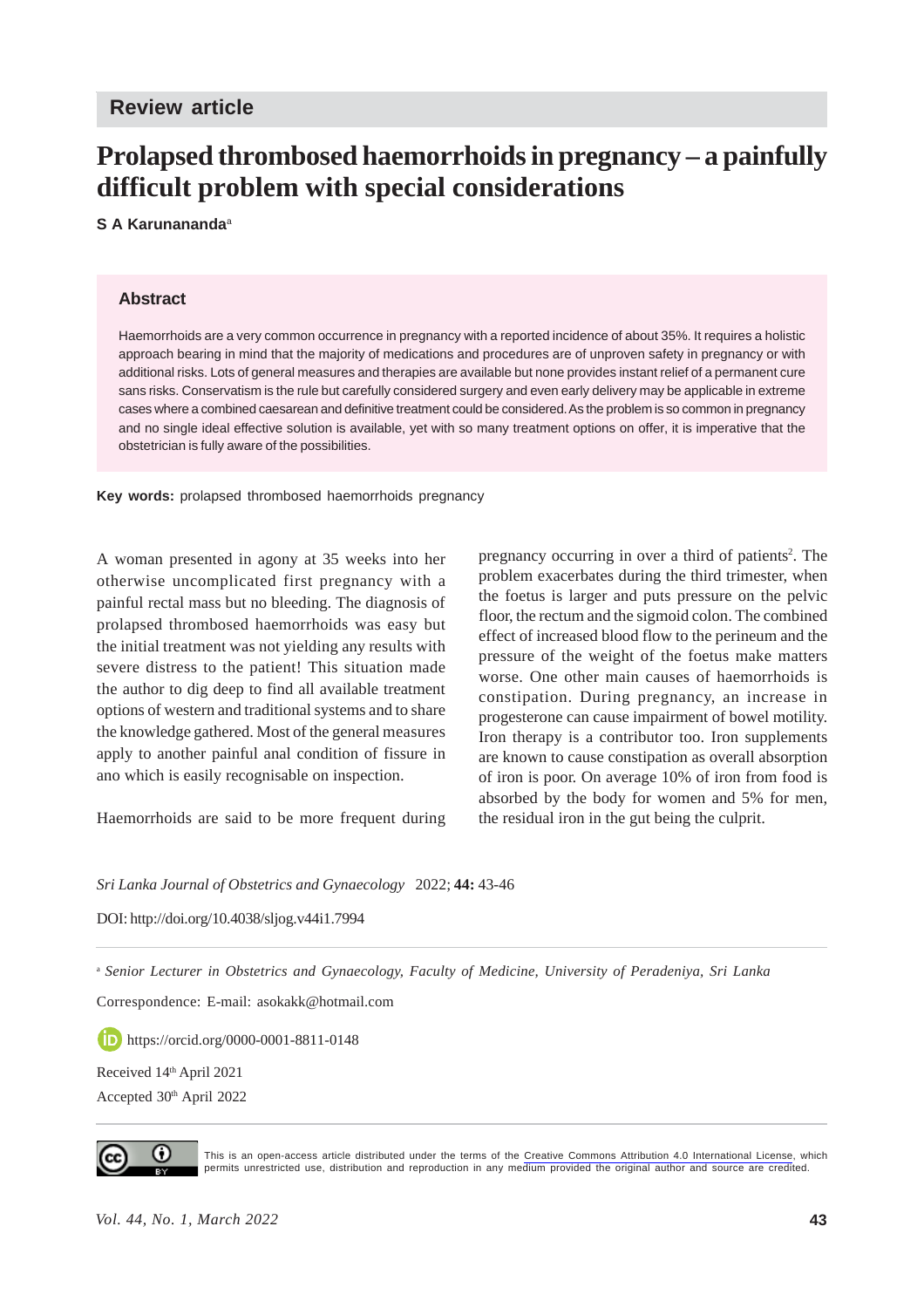## **Management options**

Ideally a colorectal surgeon and an anaesthetist /pain specialist and a dietician should be involved in a combined approach.

General measures include requesting the patient to avoid sitting for long periods of time as sitting puts pressure on the veins in the anus and rectum. The patient should be encouraged to lie on her side whenever possible instead. If she must sit, taking frequent breaks or sitting on a haemorrhoid pillow, also known as a ring cushion or doughnut is helpful.

As constipation contributes to haemorrhoids during pregnancy relieve or prevent constipation and irritation of anal area in susceptible women. Its best to avoid tuna or squids like fish and red meats well known to exacerbate the problem. Dairy foods are best avoided too6,7. Many people advice oily parts of pork perhaps to increase the lubricant effect of stools by increasing the non-absorbed fat content. High fibre kohila, murunga leaves and kohu amba (wild mango) known to ease constipation and eating lots of over boiled vegetables like leaks may be helpful being perfectly safe over laxatives. Physical activity the daily routine though preventive may not be easy when the haemorrhoids are thrombosed and prolapsed, but prolonged sitting is the worst thing that needs avoidance. Bulk forming laxatives and fecal softeners are often prescribed.

Soaking the anal region in a warm water filled tub with magnesium sulphate (sitz bath) is a standard practice which however is not an easy manoeuvre in late pregnancy. Therefore epsom salt paste can be home made for application directly on the haemorrhoidal masses. This can be home made by mixing 20ml of glycerine with 2 tablespoons of epsom salt until it forms a paste. Placing the paste on a gauze or tulle pad and applying it directly for 15 to 20 minutes should be repeated every four to six hours until the pain subsides.

Tonolane Anusol and lignocaine<sup>12</sup> cream are used but the absorption of lignocaine is an issue in pregnancy when overused. The American College of Obstetricians recommend, witch hazel, (Hamamelis virginiana) a type of flowering shrub, is highly effective at easing both vaginal discomfort and the haemorrhoids associated with pregnancy. The product is not freely available in Sri Lanka. Instead Aloe Vera (komarika) gel could be applied topically on the haemorrhoids two or more times a day. The gel acts on the haemor-rhoids reducing inflammation, giving relief in case of pain and relieving itching. It also acts on the circulation, reducing venous stasis.

Herdsman, (venosmil) gel, a synthetic bioflavonoid, is a capillary stabilising agent. Venosmil is a medicinal product indicated for short-term relief from oedema and symptoms related to chronic venous insufficiency. This again has been used without any guarantees of safety in pregnancy.

Diltiazem and verapamil cream is not recommended in pregnancy as is Botox therapy. Diclofenac suppository or oral therapy too could pose problems on long term usage. Nonsteroidal anti-inflammatory drugs (NSAIDs) use in pregnant women at 30 weeks gestation and later may cause premature closure of the foetal ductus arteriosus; NSAID use beyond 22 weeks is implicated in foetal renal dysfunction leading to oligohydramnios and, neonatal renal impairment. NSAID use in pregnancy prior to 22 weeks gestation should be based on a benefit-risk assessment; most authorities recommend avoiding NSAIDs throughout pregnancy.

If NSAID use is necessary between 20- and 30 weeks' gestation ultrasound monitoring of amniotic fluid should be considered if NSAID use extends beyond 48 hours; if oligohydramnios occurs, discontinue NSAID and treat appropriately.

As there is no ready cure in western medicine, patients often explore time tested remedies of alternative medicine which surprisingly runs on parallel lines and reasoning. Ayurvedic approaches to management of haemorrhoids are similar in many aspects but more holistic than in the western system; herbal remedies to loosen stools and with analgesic effects, vegetarian lifestyle changes, meditation, and even minimally invasive procedures forming part of their treatment plans. Medication, or bhaishajya chikitsa, herbal application, or kshara and surgical intervention, or sastra chikitsa are in the package as with western practices. Kshara is a caustic, alkaline paste used to manage haemorrhoids. The paste is made of an herbal blend and has a cauterizing action. Kshara is applied to the haemorrhoid using a specialized slit proctoscope. The paste then chemically cauterizes the haemorrhoid, whether these applications are safe in pregnancy is unknown. There is reference to even cauterization, or agnikarma and tying off the base of the haemorrhoids.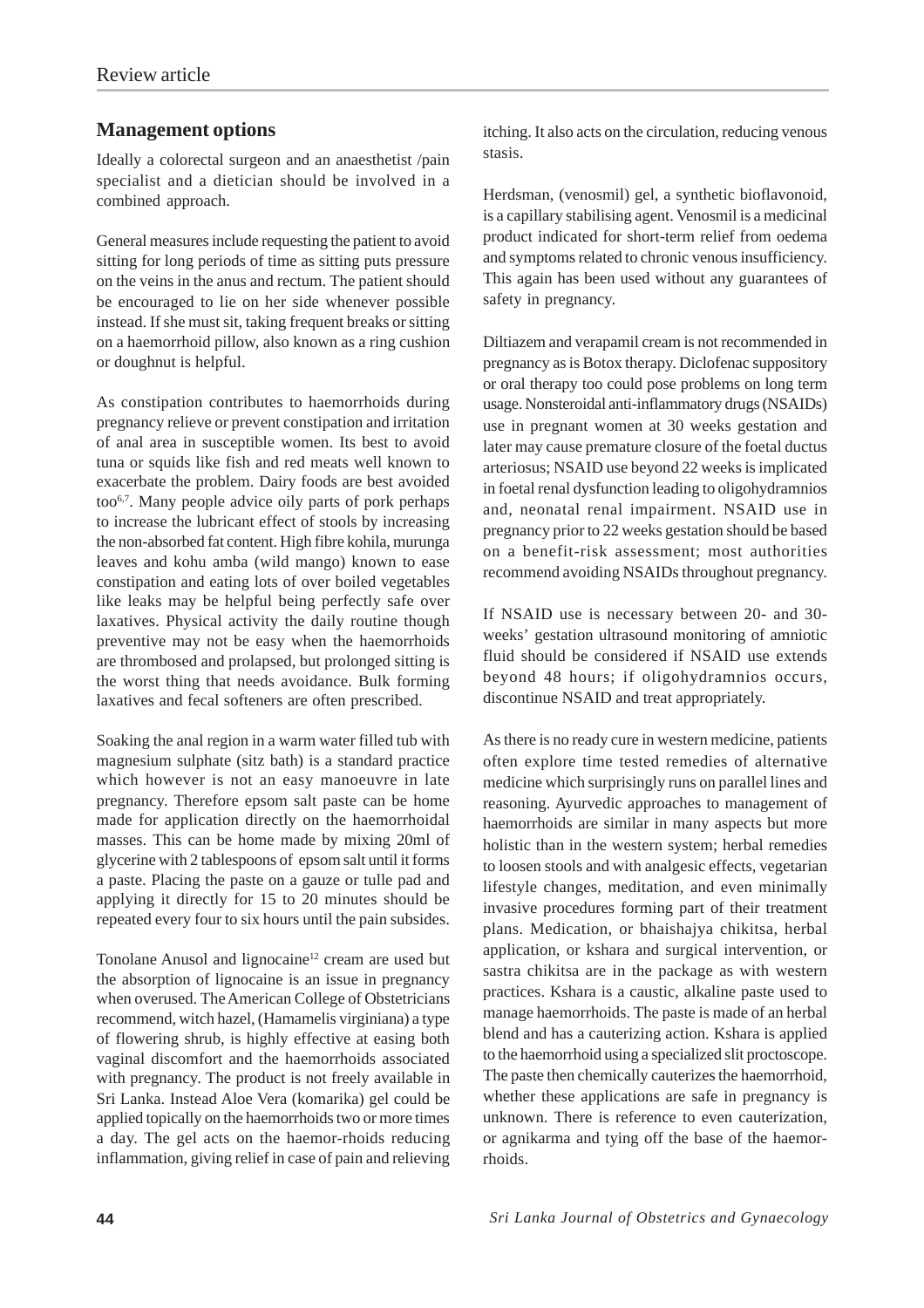A combination of western and ayurvedic medicine is often an approach resorted to by patients trying to avoid haemorrhoidectomy due to its reputation for severe post-operative pain. If all conservatism fails or the situation is extreme, surgery has to be resorted to. There is a reluctance to operate for fear of increased risk of haemorrhage and the hope that the problem would go away after partus.

A common agonising complication of external haemorrhoids is the formation of blood clots inside the vessel, or a thrombosed haemorrhoid. Proper treatment for such thrombosed haemorrhoids consists of an "incision and drainage" an emergency room can perform this procedure.

Banding is an office procedure used to treat internal haemorrhoids but not when prolapsed and thrombosed. Also called rubber band ligation, this procedure involves using a tight band around the base of the haemorrhoid to cut off its blood supply. Banding is not applicable when anticoagulants or low dose aspirin is in use because of the high risk of bleeding complications.

The alternative of sclerotherapy tends to have the best success rates for only small, internal haemorrhoids. Coagulation therapy, cold coagulation or infrared photocoagulation is an office procedure. Haemorrhoidal artery ligation (HAL), also known as Trans anal haemorrhoidal dearterialization (THD), is another option to remove a haemorrhoid. This method locates the blood vessels causing the haemorrhoid using ultrasound and ligates, or fibroses, those blood vessels. It's more Haemorrhoidopexy is sometimes referred to as stapling. It's usually handled as a same-day surgery in a hospital, and it requires only local anaesthesia. Stapling is used to treat prolapsed haemorrhoids. A surgical staple fixes the prolapsed haemorrhoid back into place inside the rectum and occludes its blood supply. Stapling recovery takes less time and is less painful than recovery from a dreaded haemorrhoidectomy effective than rubber banding, but costs a lot more. A relatively atraumatic method often overlooked is the forceful dilatation of the anus. This has been advocated as a simple and effective method of therapy for patients with symptomatic haemorrhoids<sup>1</sup>. It has been suggested, however, that patients should use a large anal dilator as well as a bulk laxative for a few months. Patients were only considered suitable for treatment by anal stretch if two fingers could not be introduced into the anal canal. A six to eight finger anal dilatation was originally performed under general anaesthesia in the left lateral position<sup>1</sup>. Stretching the tight sphincter helps

correct the underlying abnormality, thus allowing the fissure to heal. The number of fingers used and the amount of time for which the stretch is applied vary among surgeons. Although the sphincter stretch does provide symptomatic relief from haemorrhoids as well as anal fissures, it is rarely performed today, because of the high rate of impaired faecal or flatus continence observed in about 15% of patients as a consequence of uncontrolled stretching and subsequent tearing of the internal and external sphincter but this still needs some consideration in a pregnant woman in distress refusing more invasive surgery.

Haemorrhoidectomy is not the preferred first option for taking care of haemorrhoids during pregnancy. However, this type of surgery is not uncommonly resorted to during pregnancy or puerperium. Haemorrhoidectomy is used for large external haemorrhoids and internal hemorrhoids that have prolapsed or are not responding to nonsurgical management.

The use of the ultrasonic harmonic scalpel minimizes the damage to surrounding tissues, and suture closure is not required for haemostasis during the haemorrhoidectomy. This limited spread reduces anal spasms, allows for a bloodless surgery, and can result in reduced postoperative pain and faster wound-healing. In LASER haemorrhoidectomy the haemorrhoid is vaporized or excised using carbon dioxide or NdYag LASER. The smaller LASER beam allows for precision and accuracy; and rapid unimpaired healing. It is painless at least during the procedure, which is the main concern for patients considering surgery.